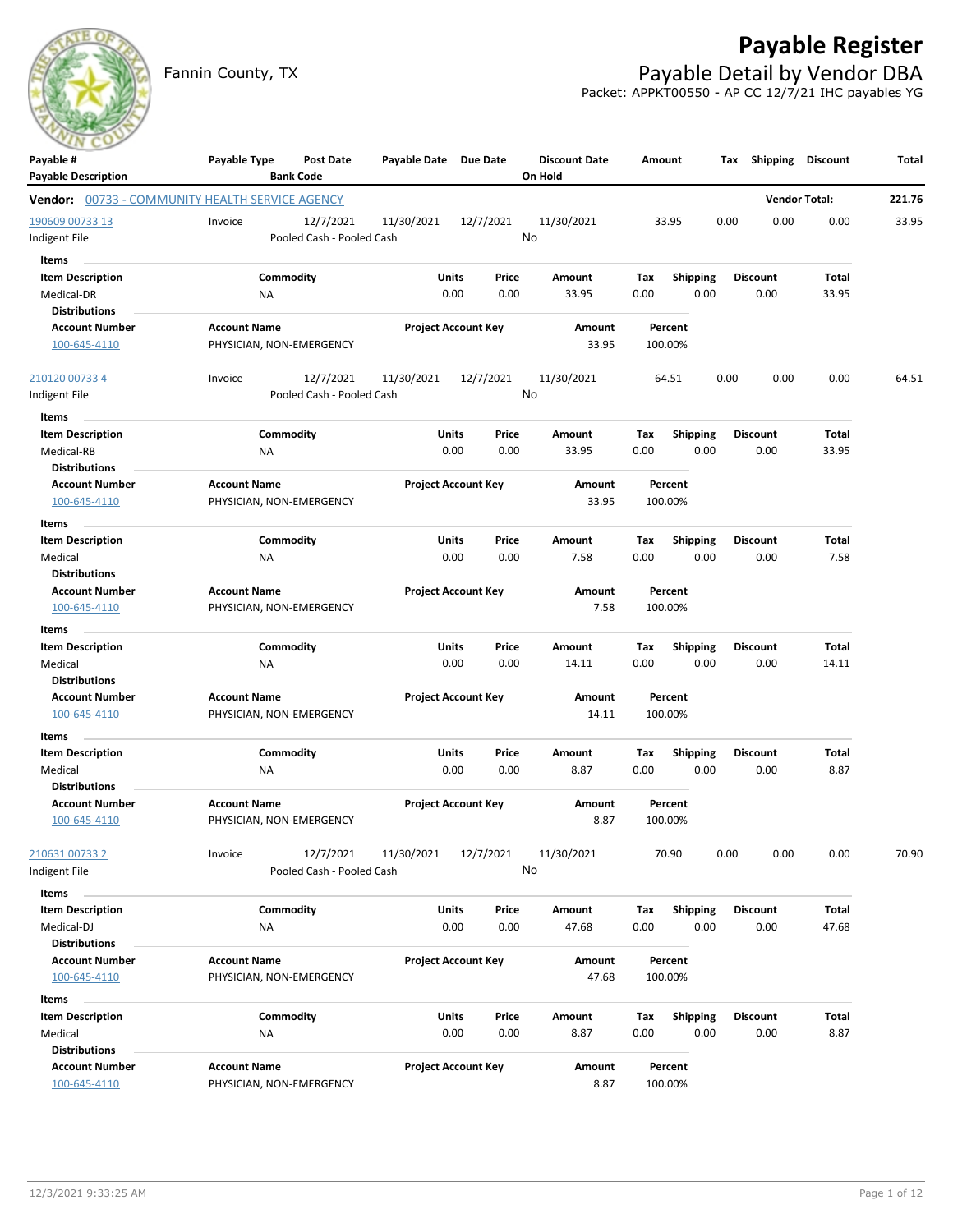| Payable #<br><b>Payable Description</b>                                | Payable Type                                    | <b>Post Date</b><br><b>Bank Code</b>   | Payable Date Due Date |                                | <b>Discount Date</b><br>On Hold | Amount      |                         | <b>Shipping</b><br>Tax  | <b>Discount</b>      | Total  |
|------------------------------------------------------------------------|-------------------------------------------------|----------------------------------------|-----------------------|--------------------------------|---------------------------------|-------------|-------------------------|-------------------------|----------------------|--------|
| Items<br><b>Item Description</b><br>Medical<br><b>Distributions</b>    | Commodity<br>ΝA                                 |                                        |                       | Units<br>Price<br>0.00<br>0.00 | Amount<br>10.00                 | Tax<br>0.00 | <b>Shipping</b><br>0.00 | <b>Discount</b><br>0.00 | Total<br>10.00       |        |
| <b>Account Number</b><br>100-645-4110                                  | <b>Account Name</b><br>PHYSICIAN, NON-EMERGENCY |                                        |                       | <b>Project Account Key</b>     | Amount<br>10.00                 | 100.00%     | Percent                 |                         |                      |        |
| Items<br><b>Item Description</b>                                       | Commodity                                       |                                        |                       | Units<br>Price                 | Amount                          | Tax         | <b>Shipping</b>         | Discount                | Total                |        |
| Medical                                                                | ΝA                                              |                                        |                       | 0.00<br>0.00                   | 4.35                            | 0.00        | 0.00                    | 0.00                    | 4.35                 |        |
| <b>Distributions</b><br><b>Account Number</b>                          | <b>Account Name</b>                             |                                        |                       | <b>Project Account Key</b>     | Amount                          |             | Percent                 |                         |                      |        |
| 100-645-4110                                                           | PHYSICIAN, NON-EMERGENCY                        |                                        |                       |                                | 4.35                            | 100.00%     |                         |                         |                      |        |
| 210840 00733 3<br>Indigent File                                        | Invoice                                         | 12/7/2021<br>Pooled Cash - Pooled Cash | 11/30/2021            | 12/7/2021                      | 11/30/2021<br>No                |             | 52.40                   | 0.00<br>0.00            | 0.00                 | 52.40  |
| Items<br><b>Item Description</b><br>Medical-JV<br><b>Distributions</b> | Commodity<br><b>NA</b>                          |                                        |                       | Units<br>Price<br>0.00<br>0.00 | Amount<br>33.95                 | Tax<br>0.00 | Shipping<br>0.00        | <b>Discount</b><br>0.00 | Total<br>33.95       |        |
| <b>Account Number</b><br>100-645-4110                                  | <b>Account Name</b><br>PHYSICIAN, NON-EMERGENCY |                                        |                       | <b>Project Account Key</b>     | Amount<br>33.95                 | 100.00%     | Percent                 |                         |                      |        |
| Items<br><b>Item Description</b><br>Medical<br><b>Distributions</b>    | Commodity<br><b>NA</b>                          |                                        |                       | Units<br>Price<br>0.00<br>0.00 | Amount<br>18.45                 | Tax<br>0.00 | <b>Shipping</b><br>0.00 | <b>Discount</b><br>0.00 | Total<br>18.45       |        |
| <b>Account Number</b><br>100-645-4110                                  | <b>Account Name</b><br>PHYSICIAN, NON-EMERGENCY |                                        |                       | <b>Project Account Key</b>     | Amount<br>18.45                 | 100.00%     | Percent                 |                         |                      |        |
| <b>Vendor:</b> 01205 - CONCORD NORTH TEXAS                             |                                                 |                                        |                       |                                |                                 |             |                         |                         | <b>Vendor Total:</b> | 101.00 |
| SO19600 012051<br>Indigent File                                        | Invoice                                         | 12/7/2021<br>Pooled Cash - Pooled Cash | 11/30/2021            | 12/7/2021                      | 11/30/2021<br>No                | 101.00      |                         | 0.00<br>0.00            | 0.00                 | 101.00 |
| Items                                                                  |                                                 |                                        |                       |                                |                                 |             |                         |                         |                      |        |
| <b>Item Description</b><br>Medical-JF<br><b>Distributions</b>          | Commodity<br>ΝA                                 |                                        |                       | Units<br>Price<br>0.00<br>0.00 | Amount<br>101.00                | Tax<br>0.00 | <b>Shipping</b><br>0.00 | <b>Discount</b><br>0.00 | Total<br>101.00      |        |
| <b>Account Number</b><br>100-565-4050                                  | <b>Account Name</b><br>PRISONER MEDICAL         |                                        |                       | <b>Project Account Key</b>     | Amount<br>101.00                | 100.00%     | Percent                 |                         |                      |        |
| Vendor: 01223 - CONCORD RADIOLOGY                                      |                                                 |                                        |                       |                                |                                 |             |                         |                         | <b>Vendor Total:</b> | 22.45  |
| 210631 01223 1<br>Indigent File                                        | Invoice                                         | 12/7/2021<br>Pooled Cash - Pooled Cash | 11/30/2021            | 12/7/2021                      | 11/30/2021<br>No                |             | 13.90                   | 0.00<br>0.00            | 0.00                 | 13.90  |
| Items<br><b>Item Description</b><br>Medical-DJ<br><b>Distributions</b> | Commodity<br>ΝA                                 |                                        |                       | Units<br>Price<br>0.00<br>0.00 | Amount<br>7.22                  | Tax<br>0.00 | <b>Shipping</b><br>0.00 | <b>Discount</b><br>0.00 | Total<br>7.22        |        |
| <b>Account Number</b><br>100-645-4150                                  | <b>Account Name</b><br>LABORATORY/X-RAY         |                                        |                       | <b>Project Account Key</b>     | Amount<br>7.22                  | 100.00%     | Percent                 |                         |                      |        |
| Items<br><b>Item Description</b><br>Medical<br><b>Distributions</b>    | Commodity<br>ΝA                                 |                                        |                       | Units<br>Price<br>0.00<br>0.00 | Amount<br>6.68                  | Tax<br>0.00 | Shipping<br>0.00        | <b>Discount</b><br>0.00 | Total<br>6.68        |        |
| <b>Account Number</b><br>100-645-4150                                  | <b>Account Name</b><br>LABORATORY/X-RAY         |                                        |                       | <b>Project Account Key</b>     | Amount<br>6.68                  | 100.00%     | Percent                 |                         |                      |        |
| 210635 01223 1<br>Indigent File                                        | Invoice                                         | 12/7/2021<br>Pooled Cash - Pooled Cash | 11/30/2021            | 12/7/2021                      | 11/30/2021<br>No                |             | 8.55                    | 0.00<br>0.00            | 0.00                 | 8.55   |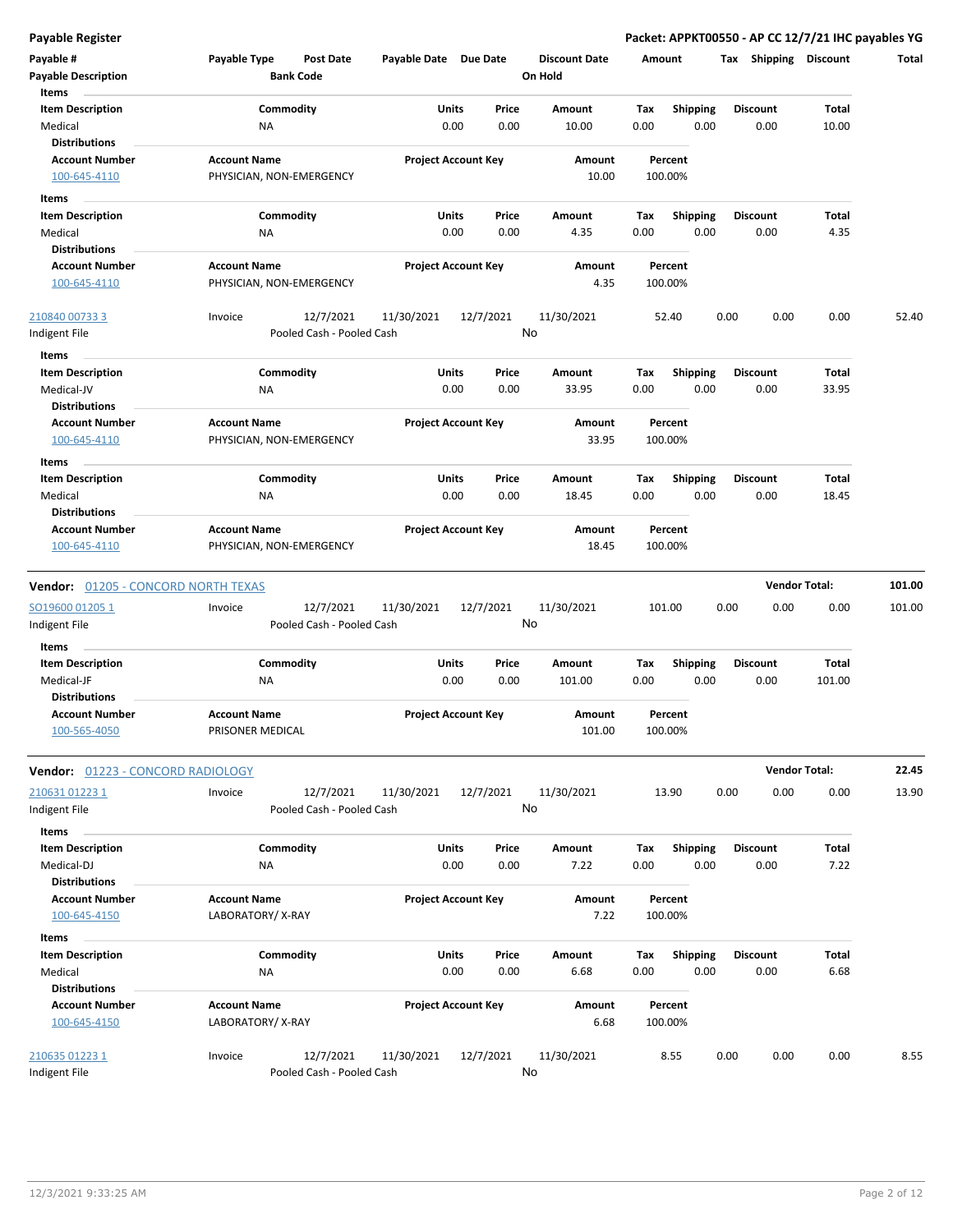| <b>Payable Register</b>                 |                                                      |                            |           |                                 |                    |                 | Packet: APPKT00550 - AP CC 12/7/21 IHC payables YG |                      |          |
|-----------------------------------------|------------------------------------------------------|----------------------------|-----------|---------------------------------|--------------------|-----------------|----------------------------------------------------|----------------------|----------|
| Payable #<br><b>Payable Description</b> | Payable Type<br><b>Post Date</b><br><b>Bank Code</b> | Payable Date Due Date      |           | <b>Discount Date</b><br>On Hold | Amount             |                 | Tax Shipping Discount                              |                      | Total    |
| Items                                   |                                                      |                            |           |                                 |                    |                 |                                                    |                      |          |
| <b>Item Description</b>                 | Commodity                                            | Units                      | Price     | Amount                          | Tax                | <b>Shipping</b> | <b>Discount</b>                                    | Total                |          |
| Medical-TW<br><b>Distributions</b>      | ΝA                                                   | 0.00                       | 0.00      | 8.55                            | 0.00               | 0.00            | 0.00                                               | 8.55                 |          |
| <b>Account Number</b><br>100-645-4150   | <b>Account Name</b><br>LABORATORY/X-RAY              | <b>Project Account Key</b> |           | Amount<br>8.55                  | Percent<br>100.00% |                 |                                                    |                      |          |
| Vendor: 00965 - DATA RX MANAGEMENT      |                                                      |                            |           |                                 |                    |                 |                                                    | <b>Vendor Total:</b> | 1,682.75 |
| 170305 00965 33                         | 12/7/2021<br>Invoice                                 | 11/30/2021                 | 12/7/2021 | 11/30/2021                      | 125.74             |                 | 0.00<br>0.00                                       | 0.00                 | 125.74   |
| Indigent File                           | Pooled Cash - Pooled Cash                            |                            |           | No                              |                    |                 |                                                    |                      |          |
| Items                                   |                                                      |                            |           |                                 |                    |                 |                                                    |                      |          |
| <b>Item Description</b>                 | Commodity                                            | Units                      | Price     | Amount                          | Tax                | <b>Shipping</b> | <b>Discount</b>                                    | Total                |          |
| Medical-JM                              | ΝA                                                   | 0.00                       | 0.00      | 72.52                           | 0.00               | 0.00            | 0.00                                               | 72.52                |          |
| <b>Distributions</b>                    |                                                      |                            |           |                                 |                    |                 |                                                    |                      |          |
| <b>Account Number</b>                   | <b>Account Name</b>                                  | <b>Project Account Key</b> |           | Amount                          | Percent            |                 |                                                    |                      |          |
| 100-645-4120                            | PRESCRIPTIONS, DRUGS                                 |                            |           | 72.52                           | 100.00%            |                 |                                                    |                      |          |
| Items                                   |                                                      |                            |           |                                 |                    |                 |                                                    |                      |          |
| <b>Item Description</b>                 | Commodity                                            | Units                      | Price     | Amount                          | Tax                | <b>Shipping</b> | <b>Discount</b>                                    | Total                |          |
| Medical                                 | ΝA                                                   | 0.00                       | 0.00      | 38.46                           | 0.00               | 0.00            | 0.00                                               | 38.46                |          |
| <b>Distributions</b>                    |                                                      |                            |           |                                 |                    |                 |                                                    |                      |          |
| <b>Account Number</b>                   | <b>Account Name</b>                                  | <b>Project Account Key</b> |           | Amount                          | Percent            |                 |                                                    |                      |          |
| 100-645-4120                            | PRESCRIPTIONS, DRUGS                                 |                            |           | 38.46                           | 100.00%            |                 |                                                    |                      |          |
| Items                                   |                                                      |                            |           |                                 |                    |                 |                                                    |                      |          |
| <b>Item Description</b>                 | Commodity                                            | Units                      | Price     | Amount                          | Tax                | <b>Shipping</b> | <b>Discount</b>                                    | Total                |          |
| Medical                                 | ΝA                                                   | 0.00                       | 0.00      | 14.76                           | 0.00               | 0.00            | 0.00                                               | 14.76                |          |
| <b>Distributions</b>                    |                                                      |                            |           |                                 |                    |                 |                                                    |                      |          |
| <b>Account Number</b><br>100-645-4090   | <b>Account Name</b><br><b>DIABETIC SUPPLIES</b>      | <b>Project Account Key</b> |           | Amount<br>14.76                 | Percent<br>100.00% |                 |                                                    |                      |          |
| 170902 00965 65                         | 12/7/2021<br>Invoice                                 | 11/30/2021                 | 12/7/2021 | 11/30/2021                      | 180.83             |                 | 0.00<br>0.00                                       | 0.00                 | 180.83   |
| Indigent File                           | Pooled Cash - Pooled Cash                            |                            |           | No                              |                    |                 |                                                    |                      |          |
| Items                                   |                                                      |                            |           |                                 |                    |                 |                                                    |                      |          |
| <b>Item Description</b>                 | Commodity                                            | Units                      | Price     | Amount                          | Tax                | <b>Shipping</b> | <b>Discount</b>                                    | Total                |          |
| Medical-SF                              | ΝA                                                   | 0.00                       | 0.00      | 9.12                            | 0.00               | 0.00            | 0.00                                               | 9.12                 |          |
| <b>Distributions</b>                    |                                                      |                            |           |                                 |                    |                 |                                                    |                      |          |
| <b>Account Number</b><br>100-645-4120   | <b>Account Name</b><br>PRESCRIPTIONS, DRUGS          | <b>Project Account Key</b> |           | Amount<br>9.12                  | Percent<br>100.00% |                 |                                                    |                      |          |
| Items                                   |                                                      |                            |           |                                 |                    |                 |                                                    |                      |          |
| <b>Item Description</b>                 | Commodity                                            | Units                      | Price     | Amount                          | Tax                | Shipping        | <b>Discount</b>                                    | Total                |          |
| Medical<br><b>Distributions</b>         | ΝA                                                   | 0.00                       | 0.00      | 109.19                          | 0.00               | 0.00            | 0.00                                               | 109.19               |          |
| <b>Account Number</b>                   | <b>Account Name</b>                                  | <b>Project Account Key</b> |           | Amount                          | Percent            |                 |                                                    |                      |          |
| 100-645-4120                            | PRESCRIPTIONS, DRUGS                                 |                            |           | 109.19                          | 100.00%            |                 |                                                    |                      |          |
| Items                                   |                                                      |                            |           |                                 |                    |                 |                                                    |                      |          |
| <b>Item Description</b>                 | Commodity                                            | Units                      | Price     | Amount                          | Tax                | <b>Shipping</b> | <b>Discount</b>                                    | Total                |          |
| Medical                                 | NA                                                   | 0.00                       | 0.00      | 62.52                           | 0.00               | 0.00            | 0.00                                               | 62.52                |          |
| <b>Distributions</b>                    |                                                      |                            |           |                                 |                    |                 |                                                    |                      |          |
| <b>Account Number</b>                   | <b>Account Name</b>                                  | <b>Project Account Key</b> |           | Amount                          | Percent            |                 |                                                    |                      |          |
| 100-645-4120                            | PRESCRIPTIONS, DRUGS                                 |                            |           | 62.52                           | 100.00%            |                 |                                                    |                      |          |
| 190609 00965 7                          | Invoice<br>12/7/2021                                 | 11/30/2021                 | 12/7/2021 | 11/30/2021                      | 93.96              |                 | 0.00<br>0.00                                       | 0.00                 | 93.96    |
| Indigent File                           | Pooled Cash - Pooled Cash                            |                            |           | No                              |                    |                 |                                                    |                      |          |
| Items                                   |                                                      |                            |           |                                 |                    |                 |                                                    |                      |          |
| <b>Item Description</b>                 | Commodity                                            | Units                      | Price     | Amount                          | Tax                | <b>Shipping</b> | <b>Discount</b>                                    | Total                |          |
| Medical-DR                              | NA                                                   | 0.00                       | 0.00      | 27.06                           | 0.00               | 0.00            | 0.00                                               | 27.06                |          |
| <b>Distributions</b>                    |                                                      |                            |           |                                 |                    |                 |                                                    |                      |          |
| <b>Account Number</b>                   | <b>Account Name</b>                                  | <b>Project Account Key</b> |           | Amount                          | Percent            |                 |                                                    |                      |          |
| 100-645-4120                            | PRESCRIPTIONS, DRUGS                                 |                            |           | 27.06                           | 100.00%            |                 |                                                    |                      |          |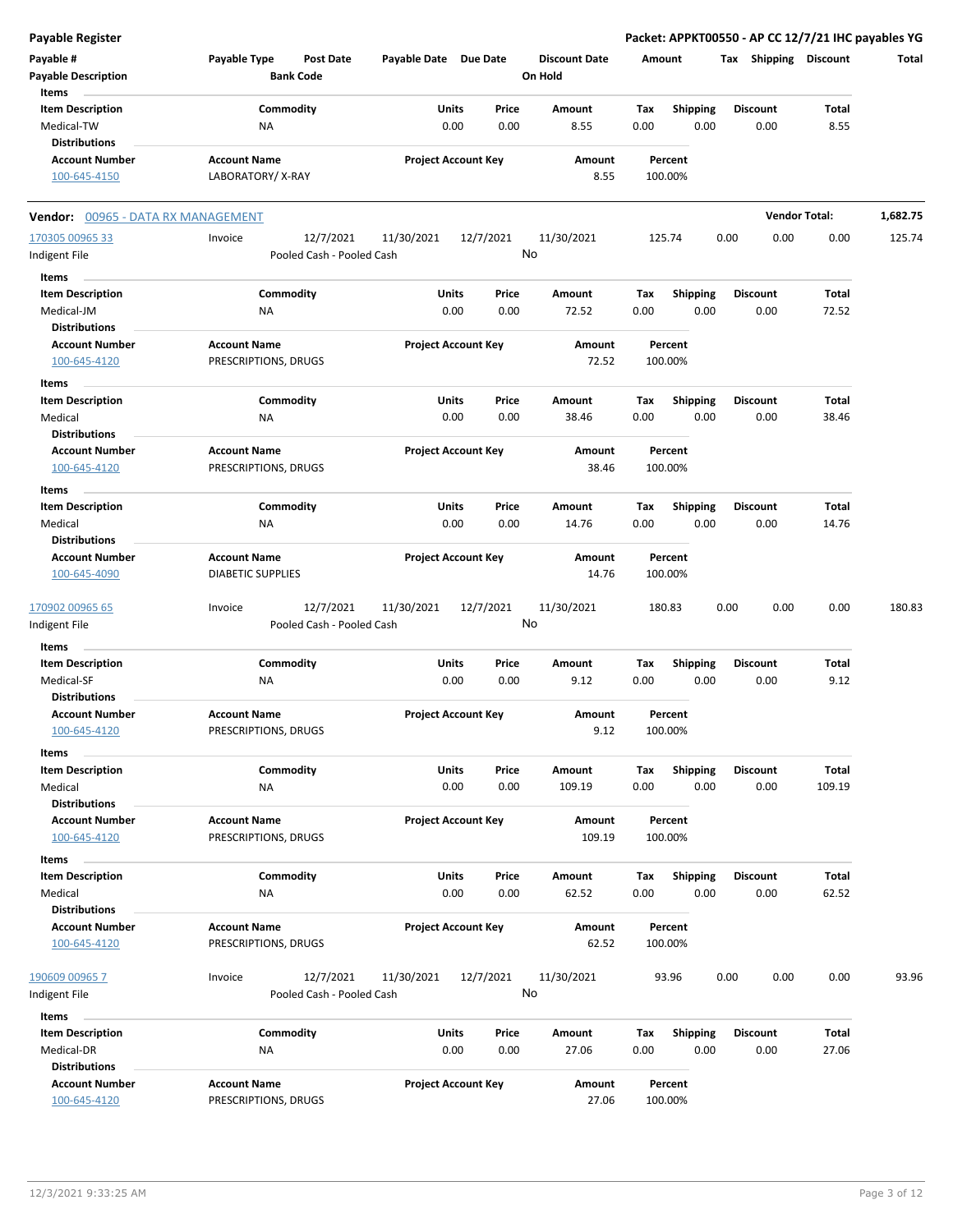| Payable #<br><b>Payable Description</b> | Payable Type<br><b>Bank Code</b>            | Post Date                 | Payable Date Due Date |                            | <b>Discount Date</b><br>On Hold | Amount |                    | <b>Shipping</b><br>Tax | <b>Discount</b> | Total  |
|-----------------------------------------|---------------------------------------------|---------------------------|-----------------------|----------------------------|---------------------------------|--------|--------------------|------------------------|-----------------|--------|
| Items                                   |                                             |                           |                       |                            |                                 |        |                    |                        |                 |        |
| <b>Item Description</b>                 | Commodity                                   |                           | Units                 | Price                      | Amount                          | Tax    | <b>Shipping</b>    | <b>Discount</b>        | Total           |        |
| Medical                                 | <b>NA</b>                                   |                           | 0.00                  | 0.00                       | 66.90                           | 0.00   | 0.00               | 0.00                   | 66.90           |        |
| <b>Distributions</b>                    |                                             |                           |                       |                            |                                 |        |                    |                        |                 |        |
| <b>Account Number</b>                   | <b>Account Name</b>                         |                           |                       | <b>Project Account Key</b> | Amount                          |        | Percent            |                        |                 |        |
| 100-645-4120                            | PRESCRIPTIONS, DRUGS                        |                           |                       |                            | 66.90                           |        | 100.00%            |                        |                 |        |
| 210120 00965 7                          | Invoice                                     | 12/7/2021                 | 11/30/2021            | 12/7/2021                  | 11/30/2021                      |        | 16.78              | 0.00<br>0.00           | 0.00            | 16.78  |
| Indigent File                           |                                             | Pooled Cash - Pooled Cash |                       |                            | No                              |        |                    |                        |                 |        |
| Items                                   |                                             |                           |                       |                            |                                 |        |                    |                        |                 |        |
| <b>Item Description</b>                 | Commodity                                   |                           | Units                 | Price                      | Amount                          | Tax    | <b>Shipping</b>    | <b>Discount</b>        | Total           |        |
| Medical-RM                              | ΝA                                          |                           | 0.00                  | 0.00                       | 16.78                           | 0.00   | 0.00               | 0.00                   | 16.78           |        |
| <b>Distributions</b>                    |                                             |                           |                       |                            |                                 |        |                    |                        |                 |        |
| <b>Account Number</b><br>100-645-4120   | <b>Account Name</b><br>PRESCRIPTIONS, DRUGS |                           |                       | <b>Project Account Key</b> | Amount<br>16.78                 |        | Percent<br>100.00% |                        |                 |        |
| 210324 00965 13                         | Invoice                                     | 12/7/2021                 | 11/30/2021            | 12/7/2021                  | 11/30/2021                      |        | 390.53             | 0.00<br>0.00           | 0.00            | 390.53 |
| Indigent File                           |                                             | Pooled Cash - Pooled Cash |                       |                            | No                              |        |                    |                        |                 |        |
| Items                                   |                                             |                           |                       |                            |                                 |        |                    |                        |                 |        |
| <b>Item Description</b>                 | Commodity                                   |                           | Units                 | Price                      | Amount                          | Tax    | <b>Shipping</b>    | <b>Discount</b>        | Total           |        |
| Medical-KB                              | ΝA                                          |                           | 0.00                  | 0.00                       | 9.61                            | 0.00   | 0.00               | 0.00                   | 9.61            |        |
| <b>Distributions</b>                    |                                             |                           |                       |                            |                                 |        |                    |                        |                 |        |
| <b>Account Number</b>                   | <b>Account Name</b>                         |                           |                       | <b>Project Account Key</b> | Amount                          |        | Percent            |                        |                 |        |
| 100-645-4120                            | PRESCRIPTIONS, DRUGS                        |                           |                       |                            | 9.61                            |        | 100.00%            |                        |                 |        |
| Items                                   |                                             |                           |                       |                            |                                 |        |                    |                        |                 |        |
| <b>Item Description</b>                 | Commodity                                   |                           | Units                 | Price                      | Amount                          | Tax    | <b>Shipping</b>    | <b>Discount</b>        | Total           |        |
| Medical                                 | <b>NA</b>                                   |                           | 0.00                  | 0.00                       | 168.55                          | 0.00   | 0.00               | 0.00                   | 168.55          |        |
| Distributions                           |                                             |                           |                       |                            |                                 |        |                    |                        |                 |        |
| <b>Account Number</b><br>100-645-4120   | <b>Account Name</b><br>PRESCRIPTIONS, DRUGS |                           |                       | <b>Project Account Key</b> | Amount<br>168.55                |        | Percent<br>100.00% |                        |                 |        |
| Items                                   |                                             |                           |                       |                            |                                 |        |                    |                        |                 |        |
| <b>Item Description</b>                 | Commodity                                   |                           | Units                 | Price                      | Amount                          | Тах    | <b>Shipping</b>    | <b>Discount</b>        | Total           |        |
| Medical                                 | ΝA                                          |                           | 0.00                  | 0.00                       | 105.34                          | 0.00   | 0.00               | 0.00                   | 105.34          |        |
| <b>Distributions</b>                    |                                             |                           |                       |                            |                                 |        |                    |                        |                 |        |
| <b>Account Number</b>                   | <b>Account Name</b>                         |                           |                       | <b>Project Account Key</b> | Amount                          |        | Percent            |                        |                 |        |
| 100-645-4120                            | PRESCRIPTIONS, DRUGS                        |                           |                       |                            | 105.34                          |        | 100.00%            |                        |                 |        |
| Items                                   |                                             |                           |                       |                            |                                 |        |                    |                        |                 |        |
| Item Description                        | Commodity                                   |                           | Units                 | Price                      | Amount                          | Тах    | Shipping           | <b>Discount</b>        | Total           |        |
| Medical                                 | NA                                          |                           | 0.00                  | 0.00                       | 107.03                          | 0.00   | 0.00               | 0.00                   | 107.03          |        |
| <b>Distributions</b>                    |                                             |                           |                       |                            |                                 |        |                    |                        |                 |        |
| <b>Account Number</b>                   | <b>Account Name</b>                         |                           |                       | <b>Project Account Key</b> | Amount                          |        | Percent            |                        |                 |        |
| 100-645-4120                            | PRESCRIPTIONS, DRUGS                        |                           |                       |                            | 107.03                          |        | 100.00%            |                        |                 |        |
| 210631 00965 3                          | Invoice                                     | 12/7/2021                 | 11/30/2021            | 12/7/2021                  | 11/30/2021                      | 129.37 |                    | 0.00<br>0.00           | 0.00            | 129.37 |
| Indigent File                           |                                             | Pooled Cash - Pooled Cash |                       |                            | No                              |        |                    |                        |                 |        |
| Items                                   |                                             |                           |                       |                            |                                 |        |                    |                        |                 |        |
| <b>Item Description</b>                 | Commodity                                   |                           | Units                 | Price                      | Amount                          | Tax    | <b>Shipping</b>    | <b>Discount</b>        | Total           |        |
| Medical-DJ                              | NA                                          |                           | 0.00                  | 0.00                       | 129.37                          | 0.00   | 0.00               | 0.00                   | 129.37          |        |
| <b>Distributions</b>                    |                                             |                           |                       |                            |                                 |        |                    |                        |                 |        |
| <b>Account Number</b>                   | <b>Account Name</b>                         |                           |                       | <b>Project Account Key</b> | Amount                          |        | Percent            |                        |                 |        |
| 100-645-4120                            | PRESCRIPTIONS, DRUGS                        |                           |                       |                            | 129.37                          |        | 100.00%            |                        |                 |        |
| 210635 00965 5                          | Invoice                                     | 12/7/2021                 | 11/30/2021            | 12/7/2021                  | 11/30/2021                      |        | 281.67             | 0.00<br>0.00           | 0.00            | 281.67 |
| Indigent File                           |                                             | Pooled Cash - Pooled Cash |                       |                            | No                              |        |                    |                        |                 |        |
| Items                                   |                                             |                           |                       |                            |                                 |        |                    |                        |                 |        |
| <b>Item Description</b>                 | Commodity                                   |                           | Units                 | Price                      | Amount                          | Tax    | Shipping           | <b>Discount</b>        | Total           |        |
| Medical-TW                              | NA                                          |                           | 0.00                  | 0.00                       | 118.27                          | 0.00   | 0.00               | 0.00                   | 118.27          |        |
| <b>Distributions</b>                    |                                             |                           |                       |                            |                                 |        |                    |                        |                 |        |
| <b>Account Number</b>                   | <b>Account Name</b>                         |                           |                       | <b>Project Account Key</b> | Amount                          |        | Percent            |                        |                 |        |
| 100-645-4120                            | PRESCRIPTIONS, DRUGS                        |                           |                       |                            | 118.27                          |        | 100.00%            |                        |                 |        |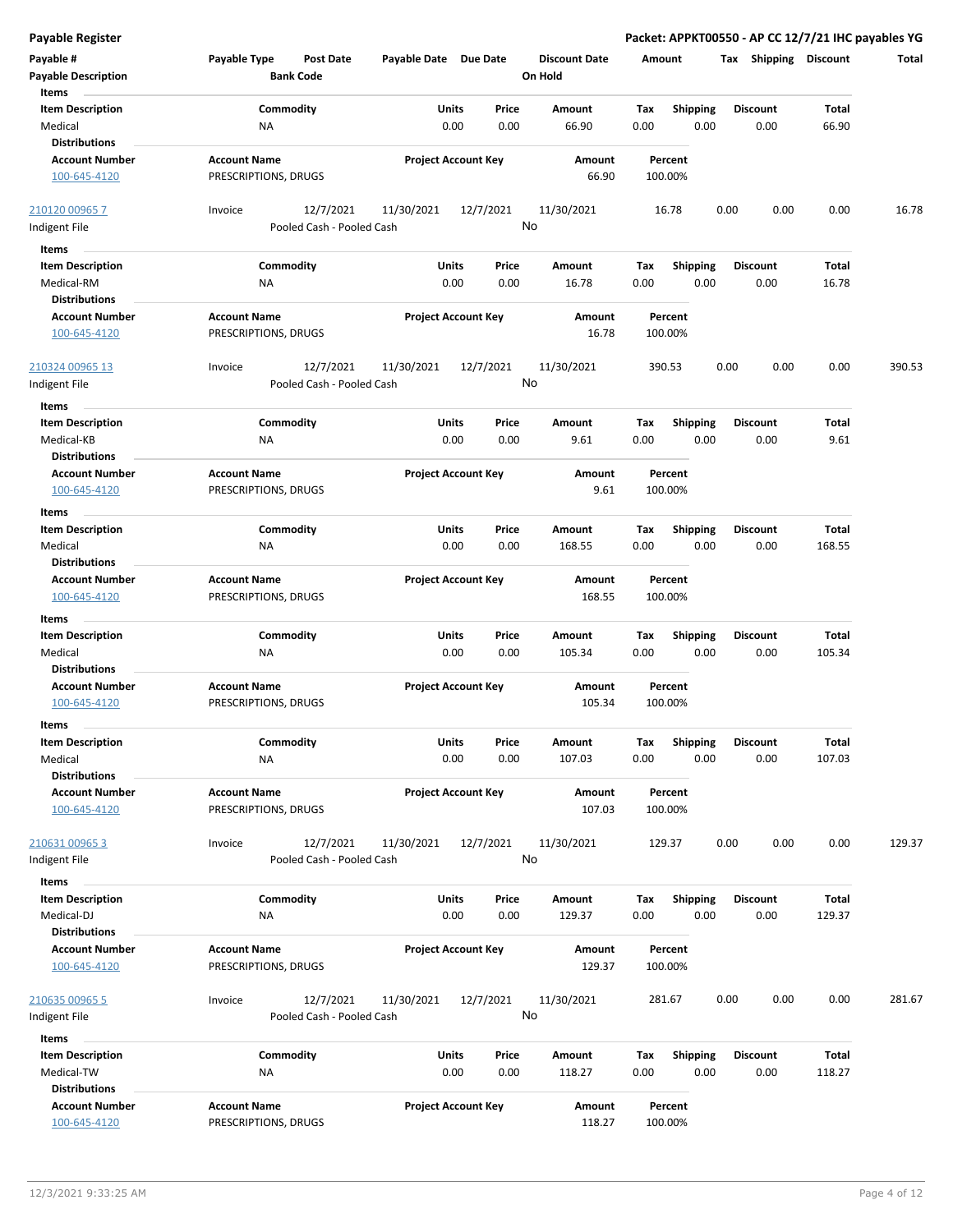| Payable #<br><b>Payable Description</b>       | Payable Type<br><b>Bank Code</b>            | Post Date                              | Payable Date Due Date |                            | <b>Discount Date</b><br>On Hold |      | Amount             | Shipping<br>Tax | <b>Discount</b> | Total  |
|-----------------------------------------------|---------------------------------------------|----------------------------------------|-----------------------|----------------------------|---------------------------------|------|--------------------|-----------------|-----------------|--------|
| Items                                         |                                             |                                        |                       |                            |                                 |      |                    |                 |                 |        |
| <b>Item Description</b>                       | Commodity                                   |                                        | Units                 | Price                      | Amount                          | Tax  | <b>Shipping</b>    | <b>Discount</b> | Total           |        |
| Medical                                       | ΝA                                          |                                        |                       | 0.00<br>0.00               | 96.63                           | 0.00 | 0.00               | 0.00            | 96.63           |        |
| <b>Distributions</b>                          |                                             |                                        |                       |                            |                                 |      |                    |                 |                 |        |
| <b>Account Number</b><br>100-645-4120         | <b>Account Name</b><br>PRESCRIPTIONS, DRUGS |                                        |                       | <b>Project Account Key</b> | Amount<br>96.63                 |      | Percent<br>100.00% |                 |                 |        |
| Items                                         |                                             |                                        |                       |                            |                                 |      |                    |                 |                 |        |
| <b>Item Description</b>                       | Commodity                                   |                                        | Units                 | Price                      | Amount                          | Tax  | <b>Shipping</b>    | <b>Discount</b> | Total           |        |
| Medical                                       | ΝA                                          |                                        |                       | 0.00<br>0.00               | 66.77                           | 0.00 | 0.00               | 0.00            | 66.77           |        |
| <b>Distributions</b>                          |                                             |                                        |                       |                            |                                 |      |                    |                 |                 |        |
| <b>Account Number</b><br>100-645-4120         | <b>Account Name</b><br>PRESCRIPTIONS, DRUGS |                                        |                       | <b>Project Account Key</b> | Amount<br>66.77                 |      | Percent<br>100.00% |                 |                 |        |
|                                               |                                             |                                        |                       |                            |                                 |      |                    |                 |                 |        |
| 210840 00965 3                                | Invoice                                     | 12/7/2021                              | 11/30/2021            | 12/7/2021                  | 11/30/2021                      |      | 85.07              | 0.00<br>0.00    | 0.00            | 85.07  |
| Indigent File                                 |                                             | Pooled Cash - Pooled Cash              |                       |                            | No                              |      |                    |                 |                 |        |
| Items                                         |                                             |                                        |                       |                            |                                 |      |                    |                 |                 |        |
| <b>Item Description</b>                       | Commodity                                   |                                        | Units                 | Price                      | Amount                          | Tax  | <b>Shipping</b>    | <b>Discount</b> | Total           |        |
| Medical-JV                                    | <b>NA</b>                                   |                                        |                       | 0.00<br>0.00               | 40.26                           | 0.00 | 0.00               | 0.00            | 40.26           |        |
| <b>Distributions</b><br><b>Account Number</b> | <b>Account Name</b>                         |                                        |                       | <b>Project Account Key</b> | Amount                          |      | Percent            |                 |                 |        |
| 100-645-4120                                  | PRESCRIPTIONS, DRUGS                        |                                        |                       |                            | 40.26                           |      | 100.00%            |                 |                 |        |
| Items                                         |                                             |                                        |                       |                            |                                 |      |                    |                 |                 |        |
| <b>Item Description</b>                       | Commodity                                   |                                        | Units                 | Price                      | Amount                          | Tax  | <b>Shipping</b>    | <b>Discount</b> | Total           |        |
| Medical                                       | ΝA                                          |                                        |                       | 0.00<br>0.00               | 44.81                           | 0.00 | 0.00               | 0.00            | 44.81           |        |
| <b>Distributions</b>                          |                                             |                                        |                       |                            |                                 |      |                    |                 |                 |        |
| <b>Account Number</b>                         | <b>Account Name</b>                         |                                        |                       | <b>Project Account Key</b> | Amount                          |      | Percent            |                 |                 |        |
| 100-645-4120                                  | PRESCRIPTIONS, DRUGS                        |                                        |                       |                            | 44.81                           |      | 100.00%            |                 |                 |        |
|                                               |                                             |                                        |                       |                            |                                 |      |                    |                 |                 |        |
| 211009 00965 12<br>Indigent File              | Invoice                                     | 12/7/2021<br>Pooled Cash - Pooled Cash | 11/30/2021            | 12/7/2021                  | 11/30/2021<br>No                |      | 190.48             | 0.00<br>0.00    | 0.00            | 190.48 |
|                                               |                                             |                                        |                       |                            |                                 |      |                    |                 |                 |        |
| Items<br><b>Item Description</b>              | Commodity                                   |                                        | Units                 | Price                      | Amount                          | Tax  | <b>Shipping</b>    | <b>Discount</b> | Total           |        |
| Medical-WE                                    | ΝA                                          |                                        |                       | 0.00<br>0.00               | 105.46                          | 0.00 | 0.00               | 0.00            | 105.46          |        |
| <b>Distributions</b>                          |                                             |                                        |                       |                            |                                 |      |                    |                 |                 |        |
| <b>Account Number</b>                         | <b>Account Name</b>                         |                                        |                       | <b>Project Account Key</b> | Amount                          |      | Percent            |                 |                 |        |
| 100-645-4120                                  | PRESCRIPTIONS, DRUGS                        |                                        |                       |                            | 105.46                          |      | 100.00%            |                 |                 |        |
| Items                                         |                                             |                                        |                       |                            |                                 |      |                    |                 |                 |        |
| Item Description                              | Commodity                                   |                                        | Units                 | Price                      | Amount                          | Tax  | <b>Shipping</b>    | <b>Discount</b> | Total           |        |
| Medical                                       | ΝA                                          |                                        |                       | 0.00<br>0.00               | 62.52                           | 0.00 | 0.00               | 0.00            | 62.52           |        |
| <b>Distributions</b>                          |                                             |                                        |                       |                            |                                 |      |                    |                 |                 |        |
| <b>Account Number</b>                         | <b>Account Name</b>                         |                                        |                       | <b>Project Account Key</b> | Amount                          |      | Percent            |                 |                 |        |
| 100-645-4120                                  | PRESCRIPTIONS, DRUGS                        |                                        |                       |                            | 62.52                           |      | 100.00%            |                 |                 |        |
| Items                                         |                                             |                                        |                       |                            |                                 |      |                    |                 |                 |        |
| <b>Item Description</b>                       | Commodity                                   |                                        | Units                 | Price                      | Amount                          | Tax  | Shipping           | <b>Discount</b> | Total           |        |
| Medical                                       | NA                                          |                                        |                       | 0.00<br>0.00               | 22.50                           | 0.00 | 0.00               | 0.00            | 22.50           |        |
| <b>Distributions</b>                          |                                             |                                        |                       |                            |                                 |      |                    |                 |                 |        |
| <b>Account Number</b>                         | <b>Account Name</b>                         |                                        |                       | <b>Project Account Key</b> | Amount                          |      | Percent            |                 |                 |        |
| 100-645-4120                                  | PRESCRIPTIONS, DRUGS                        |                                        |                       |                            | 22.50                           |      | 100.00%            |                 |                 |        |
| 930026 00965 93                               | Invoice                                     | 12/7/2021                              | 11/30/2021            | 12/7/2021                  | 11/30/2021                      |      | 188.32             | 0.00<br>0.00    | 0.00            | 188.32 |
| Indigent File                                 |                                             | Pooled Cash - Pooled Cash              |                       |                            | No                              |      |                    |                 |                 |        |
| Items                                         |                                             |                                        |                       |                            |                                 |      |                    |                 |                 |        |
| <b>Item Description</b>                       | Commodity                                   |                                        |                       | Units<br>Price             | Amount                          | Tax  | <b>Shipping</b>    | <b>Discount</b> | Total           |        |
| Medical-MR                                    | ΝA                                          |                                        |                       | 0.00<br>0.00               | 29.82                           | 0.00 | 0.00               | 0.00            | 29.82           |        |
| <b>Distributions</b>                          |                                             |                                        |                       |                            |                                 |      |                    |                 |                 |        |
| <b>Account Number</b>                         | <b>Account Name</b>                         |                                        |                       | <b>Project Account Key</b> | Amount                          |      | Percent            |                 |                 |        |
| 100-645-4090                                  | <b>DIABETIC SUPPLIES</b>                    |                                        |                       |                            | 29.82                           |      | 100.00%            |                 |                 |        |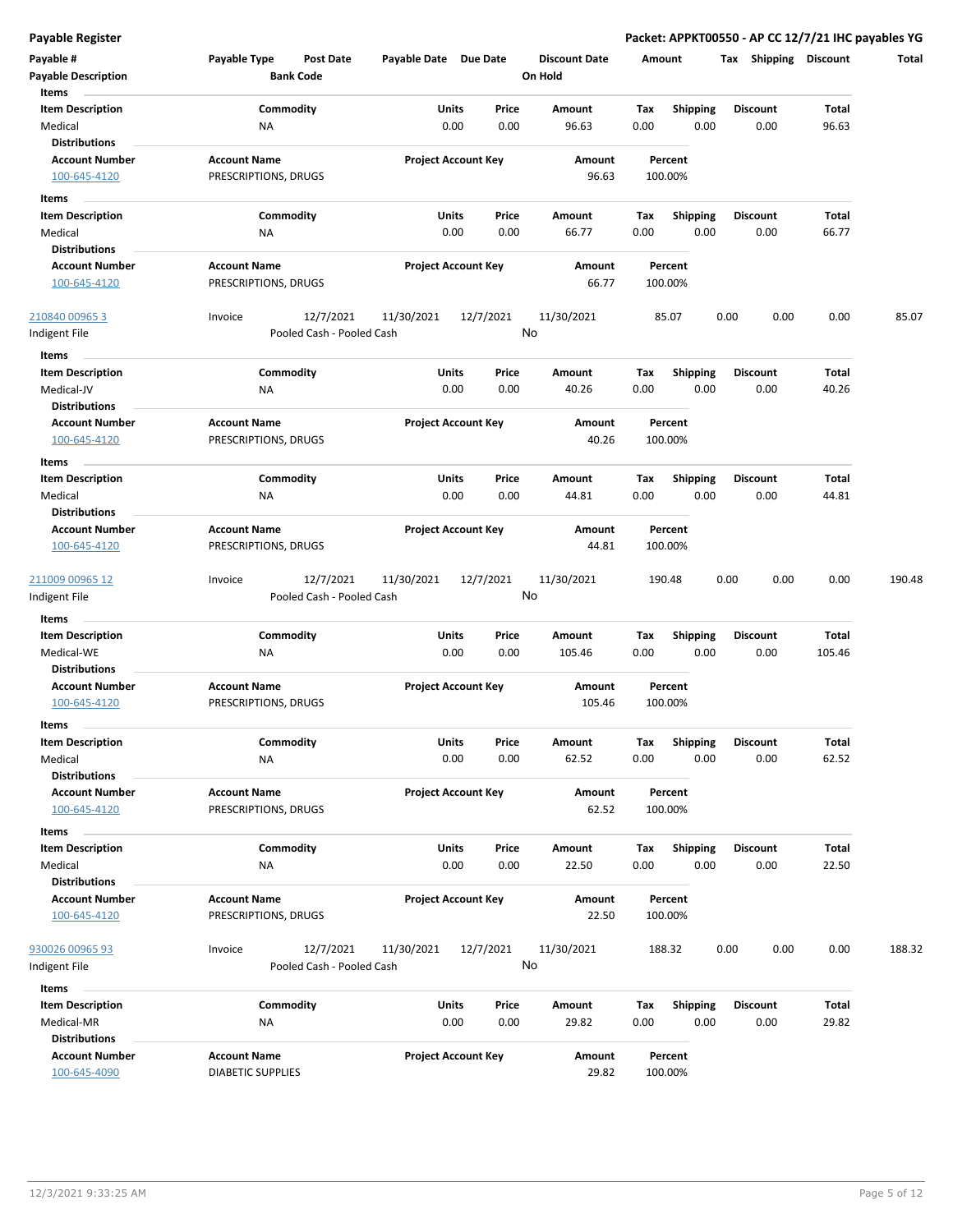| Payable #                                                  | Payable Type             | <b>Post Date</b>                       | Payable Date Due Date |                            |       | <b>Discount Date</b> | Amount |                    | Tax Shipping    | <b>Discount</b>      | Total  |
|------------------------------------------------------------|--------------------------|----------------------------------------|-----------------------|----------------------------|-------|----------------------|--------|--------------------|-----------------|----------------------|--------|
| <b>Payable Description</b>                                 |                          | <b>Bank Code</b>                       |                       |                            |       | On Hold              |        |                    |                 |                      |        |
| Items                                                      |                          |                                        |                       |                            |       |                      |        |                    |                 |                      |        |
| <b>Item Description</b>                                    |                          | Commodity                              |                       | Units                      | Price | <b>Amount</b>        | Tax    | Shipping           | <b>Discount</b> | Total                |        |
| Medical                                                    | ΝA                       |                                        |                       | 0.00                       | 0.00  | 19.55                | 0.00   | 0.00               | 0.00            | 19.55                |        |
| <b>Distributions</b>                                       |                          |                                        |                       |                            |       |                      |        |                    |                 |                      |        |
| <b>Account Number</b>                                      | <b>Account Name</b>      |                                        |                       | <b>Project Account Key</b> |       | Amount               |        | Percent            |                 |                      |        |
| 100-645-4120                                               | PRESCRIPTIONS, DRUGS     |                                        |                       |                            |       | 19.55                |        | 100.00%            |                 |                      |        |
| Items                                                      |                          |                                        |                       |                            |       |                      |        |                    |                 |                      |        |
| <b>Item Description</b>                                    |                          | Commodity                              |                       | Units                      | Price | Amount               | Tax    | Shipping           | <b>Discount</b> | Total                |        |
| Medical                                                    | NA                       |                                        |                       | 0.00                       | 0.00  | 57.61                | 0.00   | 0.00               | 0.00            | 57.61                |        |
| <b>Distributions</b>                                       |                          |                                        |                       |                            |       |                      |        |                    |                 |                      |        |
| <b>Account Number</b>                                      | <b>Account Name</b>      |                                        |                       | <b>Project Account Key</b> |       | Amount               |        | Percent            |                 |                      |        |
| 100-645-4120                                               | PRESCRIPTIONS, DRUGS     |                                        |                       |                            |       | 57.61                |        | 100.00%            |                 |                      |        |
| Items                                                      |                          |                                        |                       |                            |       |                      |        |                    |                 |                      |        |
| <b>Item Description</b>                                    |                          | Commodity                              |                       | <b>Units</b>               | Price | Amount               | Tax    | <b>Shipping</b>    | <b>Discount</b> | Total                |        |
| Medical                                                    | NA                       |                                        |                       | 0.00                       | 0.00  | 72.52                | 0.00   | 0.00               | 0.00            | 72.52                |        |
| <b>Distributions</b>                                       |                          |                                        |                       |                            |       |                      |        |                    |                 |                      |        |
| <b>Account Number</b>                                      | <b>Account Name</b>      |                                        |                       | <b>Project Account Key</b> |       | Amount               |        | Percent            |                 |                      |        |
| 100-645-4120                                               | PRESCRIPTIONS, DRUGS     |                                        |                       |                            |       | 72.52                |        | 100.00%            |                 |                      |        |
| Items                                                      |                          |                                        |                       |                            |       |                      |        |                    |                 |                      |        |
| <b>Item Description</b>                                    |                          | Commodity                              |                       | Units                      | Price | Amount               | Tax    | <b>Shipping</b>    | <b>Discount</b> | Total                |        |
| Medical                                                    | ΝA                       |                                        |                       | 0.00                       | 0.00  | 8.82                 | 0.00   | 0.00               | 0.00            | 8.82                 |        |
| <b>Distributions</b>                                       |                          |                                        |                       |                            |       |                      |        |                    |                 |                      |        |
| <b>Account Number</b>                                      | <b>Account Name</b>      |                                        |                       | <b>Project Account Key</b> |       | Amount               |        | Percent            |                 |                      |        |
| 100-645-4090                                               | <b>DIABETIC SUPPLIES</b> |                                        |                       |                            |       | 8.82                 |        | 100.00%            |                 |                      |        |
|                                                            |                          |                                        |                       |                            |       |                      |        |                    |                 |                      |        |
| Vendor: 01254 - Hunt Regional Medical Partners Specialists |                          |                                        |                       |                            |       |                      |        |                    |                 | <b>Vendor Total:</b> | 249.80 |
|                                                            | Invoice                  |                                        |                       | 12/7/2021                  |       | 11/30/2021           |        | 249.80             | 0.00            | 0.00                 | 249.80 |
| 210631 01254 3<br>Indigent File                            |                          | 12/7/2021<br>Pooled Cash - Pooled Cash | 11/30/2021            |                            |       | No                   |        |                    | 0.00            |                      |        |
|                                                            |                          |                                        |                       |                            |       |                      |        |                    |                 |                      |        |
| Items                                                      |                          |                                        |                       |                            |       |                      |        |                    |                 |                      |        |
| <b>Item Description</b>                                    |                          | Commodity                              |                       | Units                      | Price | Amount               | Tax    | <b>Shipping</b>    | <b>Discount</b> | Total                |        |
| Medical-DJ                                                 | ΝA                       |                                        |                       | 0.00                       | 0.00  | 196.47               | 0.00   | 0.00               | 0.00            | 196.47               |        |
| <b>Distributions</b>                                       |                          |                                        |                       |                            |       |                      |        |                    |                 |                      |        |
| <b>Account Number</b>                                      | <b>Account Name</b>      |                                        |                       | <b>Project Account Key</b> |       | Amount<br>196.47     |        | Percent<br>100.00% |                 |                      |        |
| 100-645-4110                                               | PHYSICIAN, NON-EMERGENCY |                                        |                       |                            |       |                      |        |                    |                 |                      |        |
| Items                                                      |                          |                                        |                       |                            |       |                      |        |                    |                 |                      |        |
| <b>Item Description</b>                                    |                          | Commodity                              |                       | Units                      | Price | Amount               | Tax    | <b>Shipping</b>    | <b>Discount</b> | Total                |        |
| Medical                                                    | <b>NA</b>                |                                        |                       | 0.00                       | 0.00  | 53.33                | 0.00   | 0.00               | 0.00            | 53.33                |        |
| <b>Distributions</b>                                       |                          |                                        |                       |                            |       |                      |        |                    |                 |                      |        |
| <b>Account Number</b>                                      | <b>Account Name</b>      |                                        |                       | <b>Project Account Key</b> |       | Amount               |        | Percent            |                 |                      |        |
| 100-645-4110                                               | PHYSICIAN, NON-EMERGENCY |                                        |                       |                            |       | 53.33                |        | 100.00%            |                 |                      |        |
|                                                            |                          |                                        |                       |                            |       |                      |        |                    |                 |                      |        |
| Vendor: 00510 - LABORATORY CORP. OF AMERICA                |                          |                                        |                       |                            |       |                      |        |                    |                 | <b>Vendor Total:</b> | 170.96 |
| 210120 00510 5                                             | Invoice                  | 12/7/2021                              | 11/30/2021            | 12/7/2021                  |       | 11/30/2021           |        | 82.04              | 0.00<br>0.00    | 0.00                 | 82.04  |
| Indigent File                                              |                          | Pooled Cash - Pooled Cash              |                       |                            |       | No                   |        |                    |                 |                      |        |
| Items                                                      |                          |                                        |                       |                            |       |                      |        |                    |                 |                      |        |
| <b>Item Description</b>                                    |                          | Commodity                              |                       | Units                      | Price | Amount               | Tax    | <b>Shipping</b>    | <b>Discount</b> | Total                |        |
| Medical-RM                                                 | ΝA                       |                                        |                       | 0.00                       | 0.00  | 7.58                 | 0.00   | 0.00               | 0.00            | 7.58                 |        |
| <b>Distributions</b>                                       |                          |                                        |                       |                            |       |                      |        |                    |                 |                      |        |
| <b>Account Number</b>                                      | <b>Account Name</b>      |                                        |                       | <b>Project Account Key</b> |       | Amount               |        | Percent            |                 |                      |        |
| 100-645-4150                                               | LABORATORY/X-RAY         |                                        |                       |                            |       | 7.58                 |        | 100.00%            |                 |                      |        |
| Items                                                      |                          |                                        |                       |                            |       |                      |        |                    |                 |                      |        |
| <b>Item Description</b>                                    |                          | Commodity                              |                       | Units                      | Price | Amount               | Тах    | <b>Shipping</b>    | <b>Discount</b> | Total                |        |
| Medical                                                    | NA                       |                                        |                       | 0.00                       | 0.00  | 34.45                | 0.00   | 0.00               | 0.00            | 34.45                |        |
| <b>Distributions</b>                                       |                          |                                        |                       |                            |       |                      |        |                    |                 |                      |        |
| <b>Account Number</b>                                      | <b>Account Name</b>      |                                        |                       | <b>Project Account Key</b> |       | Amount               |        | Percent            |                 |                      |        |
| 100-645-4150                                               | LABORATORY/X-RAY         |                                        |                       |                            |       | 34.45                |        | 100.00%            |                 |                      |        |
|                                                            |                          |                                        |                       |                            |       |                      |        |                    |                 |                      |        |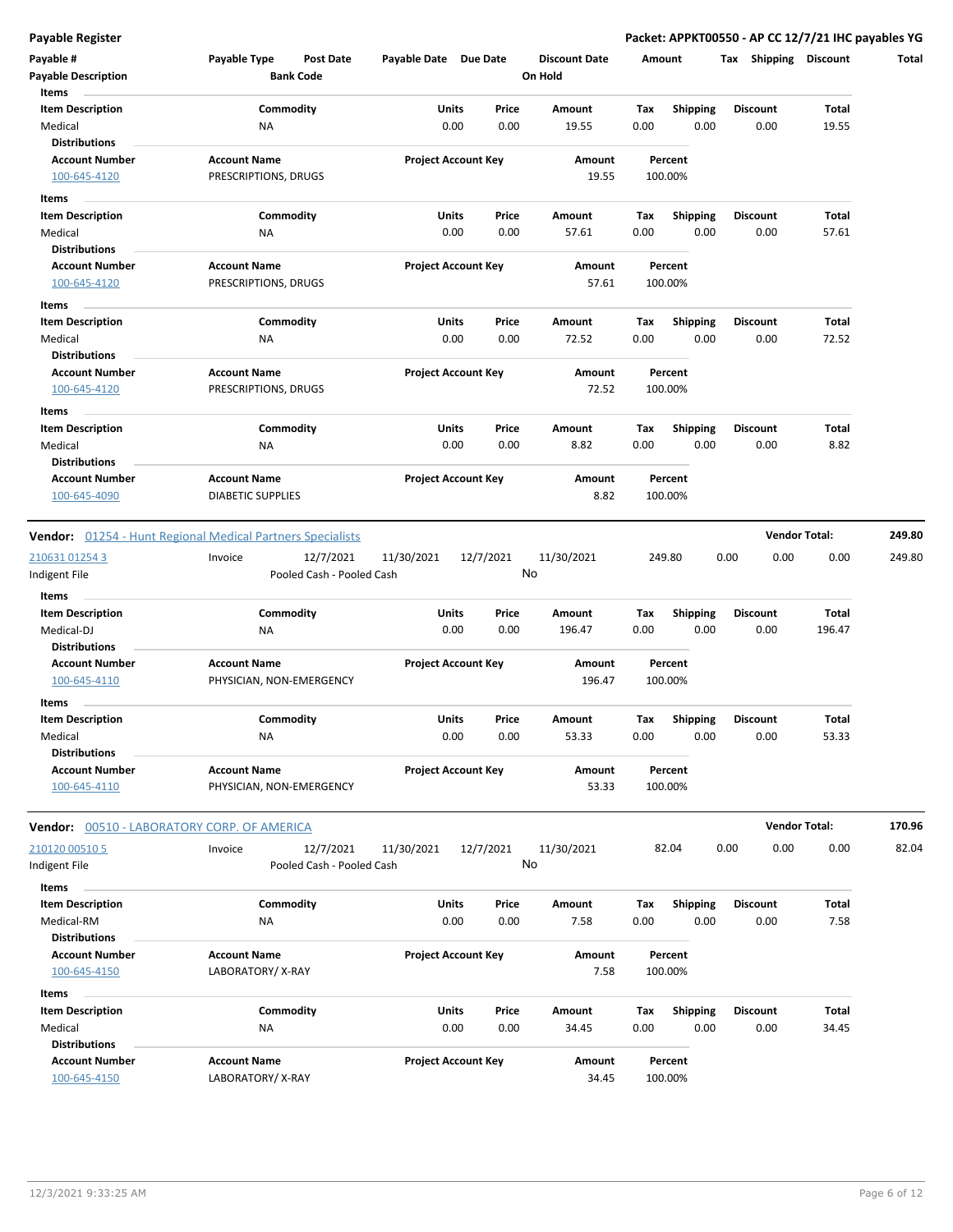| <b>Payable Register</b>    |                                  |                            |           |                      |      |                 | Packet: APPKT00550 - AP CC 12/7/21 IHC payables YG |       |       |
|----------------------------|----------------------------------|----------------------------|-----------|----------------------|------|-----------------|----------------------------------------------------|-------|-------|
| Payable #                  | Payable Type<br><b>Post Date</b> | Payable Date Due Date      |           | <b>Discount Date</b> |      | Amount          | Tax Shipping Discount                              |       | Total |
| <b>Payable Description</b> | <b>Bank Code</b>                 |                            |           | On Hold              |      |                 |                                                    |       |       |
| Items                      |                                  |                            |           |                      |      |                 |                                                    |       |       |
| <b>Item Description</b>    | Commodity                        | Units                      | Price     | Amount               | Tax  | <b>Shipping</b> | <b>Discount</b>                                    | Total |       |
| Medical                    | NA                               | 0.00                       | 0.00      | 40.01                | 0.00 | 0.00            | 0.00                                               | 40.01 |       |
| <b>Distributions</b>       |                                  |                            |           |                      |      |                 |                                                    |       |       |
| <b>Account Number</b>      | <b>Account Name</b>              | <b>Project Account Key</b> |           | Amount               |      | Percent         |                                                    |       |       |
| 100-645-4150               | LABORATORY/X-RAY                 |                            |           | 40.01                |      | 100.00%         |                                                    |       |       |
| 210631 00510 1             | 12/7/2021<br>Invoice             | 11/30/2021                 | 12/7/2021 | 11/30/2021           |      | 88.92           | 0.00<br>0.00                                       | 0.00  | 88.92 |
| Indigent File              | Pooled Cash - Pooled Cash        |                            |           | No                   |      |                 |                                                    |       |       |
| Items                      |                                  |                            |           |                      |      |                 |                                                    |       |       |
| <b>Item Description</b>    | Commodity                        | Units                      | Price     | Amount               | Tax  | <b>Shipping</b> | <b>Discount</b>                                    | Total |       |
| Medical-DJ                 | ΝA                               | 0.00                       | 0.00      | 6.53                 | 0.00 | 0.00            | 0.00                                               | 6.53  |       |
| <b>Distributions</b>       |                                  |                            |           |                      |      |                 |                                                    |       |       |
| <b>Account Number</b>      | <b>Account Name</b>              | <b>Project Account Key</b> |           | Amount               |      | Percent         |                                                    |       |       |
| 100-645-4150               | LABORATORY/X-RAY                 |                            |           | 6.53                 |      | 100.00%         |                                                    |       |       |
| Items                      |                                  |                            |           |                      |      |                 |                                                    |       |       |
| <b>Item Description</b>    | Commodity                        | Units                      | Price     | Amount               | Tax  | <b>Shipping</b> | <b>Discount</b>                                    | Total |       |
| Medical                    | ΝA                               | 0.00                       | 0.00      | 8.87                 | 0.00 | 0.00            | 0.00                                               | 8.87  |       |
| <b>Distributions</b>       |                                  |                            |           |                      |      |                 |                                                    |       |       |
| <b>Account Number</b>      | <b>Account Name</b>              | <b>Project Account Key</b> |           | Amount               |      | Percent         |                                                    |       |       |
| 100-645-4150               | LABORATORY/X-RAY                 |                            |           | 8.87                 |      | 100.00%         |                                                    |       |       |
| Items                      |                                  |                            |           |                      |      |                 |                                                    |       |       |
| <b>Item Description</b>    | Commodity                        | Units                      | Price     | Amount               | Tax  | <b>Shipping</b> | <b>Discount</b>                                    | Total |       |
| Medical                    | NA                               | 0.00                       | 0.00      | 11.25                | 0.00 | 0.00            | 0.00                                               | 11.25 |       |
| <b>Distributions</b>       |                                  |                            |           |                      |      |                 |                                                    |       |       |
| <b>Account Number</b>      | <b>Account Name</b>              | <b>Project Account Key</b> |           | Amount               |      | Percent         |                                                    |       |       |
| 100-645-4150               | LABORATORY/X-RAY                 |                            |           | 11.25                |      | 100.00%         |                                                    |       |       |
| Items                      |                                  |                            |           |                      |      |                 |                                                    |       |       |
| <b>Item Description</b>    | Commodity                        | Units                      | Price     | Amount               | Tax  | <b>Shipping</b> | <b>Discount</b>                                    | Total |       |
| Medical                    | NA                               | 0.00                       | 0.00      | 40.01                | 0.00 | 0.00            | 0.00                                               | 40.01 |       |
| <b>Distributions</b>       |                                  |                            |           |                      |      |                 |                                                    |       |       |
| <b>Account Number</b>      | <b>Account Name</b>              | <b>Project Account Key</b> |           | Amount               |      | Percent         |                                                    |       |       |
| 100-645-4150               | LABORATORY/X-RAY                 |                            |           | 40.01                |      | 100.00%         |                                                    |       |       |
| Items                      |                                  |                            |           |                      |      |                 |                                                    |       |       |
| <b>Item Description</b>    | Commodity                        | Units                      | Price     | Amount               | Tax  | <b>Shipping</b> | <b>Discount</b>                                    | Total |       |
| Medical                    | ΝA                               | 0.00                       | 0.00      | 4.76                 | 0.00 | 0.00            | 0.00                                               | 4.76  |       |
| <b>Distributions</b>       |                                  |                            |           |                      |      |                 |                                                    |       |       |
| <b>Account Number</b>      | <b>Account Name</b>              | <b>Project Account Key</b> |           | Amount               |      | Percent         |                                                    |       |       |
| 100-645-4150               | LABORATORY/X-RAY                 |                            |           | 4.76                 |      | 100.00%         |                                                    |       |       |
| Items                      |                                  |                            |           |                      |      |                 |                                                    |       |       |
| <b>Item Description</b>    | Commodity                        | Units                      | Price     | Amount               | Tax  | <b>Shipping</b> | <b>Discount</b>                                    | Total |       |
| Medical                    | ΝA                               | 0.00                       | 0.00      | 10.88                | 0.00 | 0.00            | 0.00                                               | 10.88 |       |
| <b>Distributions</b>       |                                  |                            |           |                      |      |                 |                                                    |       |       |
| <b>Account Number</b>      | <b>Account Name</b>              | <b>Project Account Key</b> |           | Amount               |      | Percent         |                                                    |       |       |
| 100-645-4150               | LABORATORY/X-RAY                 |                            |           | 10.88                |      | 100.00%         |                                                    |       |       |
| Items                      |                                  |                            |           |                      |      |                 |                                                    |       |       |
| <b>Item Description</b>    | Commodity                        | Units                      | Price     | Amount               | Tax  | <b>Shipping</b> | <b>Discount</b>                                    | Total |       |
| Medical                    | ΝA                               | 0.00                       | 0.00      | 4.35                 | 0.00 | 0.00            | 0.00                                               | 4.35  |       |
| <b>Distributions</b>       |                                  |                            |           |                      |      |                 |                                                    |       |       |
| <b>Account Number</b>      | <b>Account Name</b>              | <b>Project Account Key</b> |           | Amount               |      | Percent         |                                                    |       |       |
| 100-645-4150               | LABORATORY/X-RAY                 |                            |           | 4.35                 |      | 100.00%         |                                                    |       |       |
| Items                      |                                  |                            |           |                      |      |                 |                                                    |       |       |
| <b>Item Description</b>    | Commodity                        | Units                      | Price     | Amount               | Tax  | <b>Shipping</b> | <b>Discount</b>                                    | Total |       |
| Medical                    | NA                               | 0.00                       | 0.00      | 2.27                 | 0.00 | 0.00            | 0.00                                               | 2.27  |       |
| <b>Distributions</b>       |                                  |                            |           |                      |      |                 |                                                    |       |       |
| <b>Account Number</b>      | <b>Account Name</b>              | <b>Project Account Key</b> |           | Amount               |      | Percent         |                                                    |       |       |
| 100-645-4150               | LABORATORY/X-RAY                 |                            |           | 2.27                 |      | 100.00%         |                                                    |       |       |
|                            |                                  |                            |           |                      |      |                 |                                                    |       |       |

**Vendor:** 01231 - North Texas Comprehensive Cardiology **Vendor Total: 126.29**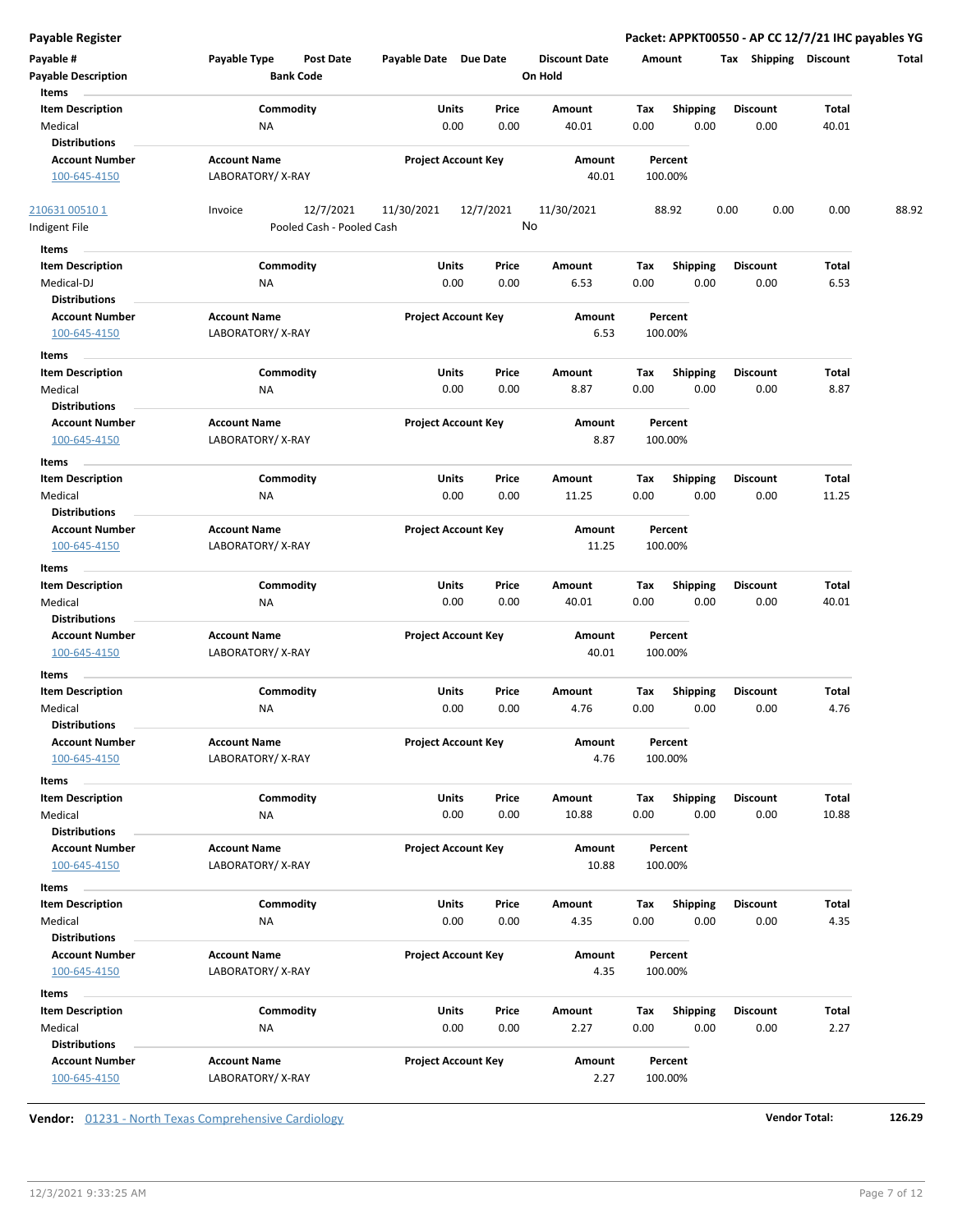| <b>Payable Register</b>                                       |                                         |                                        |              |                            |                                 |             |                         |      |                         | Packet: APPKT00550 - AP CC 12/7/21 IHC payables YG |        |
|---------------------------------------------------------------|-----------------------------------------|----------------------------------------|--------------|----------------------------|---------------------------------|-------------|-------------------------|------|-------------------------|----------------------------------------------------|--------|
| Payable #<br><b>Payable Description</b>                       | Payable Type                            | <b>Post Date</b><br><b>Bank Code</b>   | Payable Date | Due Date                   | <b>Discount Date</b><br>On Hold | Amount      |                         |      | Tax Shipping Discount   |                                                    | Total  |
| 210120 01231 1<br>Indigent File                               | Invoice                                 | 12/7/2021<br>Pooled Cash - Pooled Cash | 11/30/2021   | 12/7/2021                  | 11/30/2021<br>No                | 126.29      |                         | 0.00 | 0.00                    | 0.00                                               | 126.29 |
| Items                                                         |                                         |                                        |              |                            |                                 |             |                         |      |                         |                                                    |        |
| <b>Item Description</b><br>Medical-RM                         | ΝA                                      | Commodity                              | Units        | Price<br>0.00<br>0.00      | Amount<br>114.80                | Tax<br>0.00 | <b>Shipping</b><br>0.00 |      | <b>Discount</b><br>0.00 | <b>Total</b><br>114.80                             |        |
| <b>Distributions</b>                                          |                                         |                                        |              |                            |                                 |             |                         |      |                         |                                                    |        |
| <b>Account Number</b>                                         | <b>Account Name</b>                     |                                        |              | <b>Project Account Key</b> | <b>Amount</b>                   |             | Percent                 |      |                         |                                                    |        |
| 100-645-4110                                                  |                                         | PHYSICIAN, NON-EMERGENCY               |              |                            | 114.80                          | 100.00%     |                         |      |                         |                                                    |        |
| Items                                                         |                                         |                                        |              |                            |                                 |             |                         |      |                         |                                                    |        |
| <b>Item Description</b>                                       |                                         | Commodity                              | Units        | Price                      | Amount                          | Tax         | <b>Shipping</b>         |      | <b>Discount</b>         | Total                                              |        |
| Medical                                                       | NA                                      |                                        |              | 0.00<br>0.00               | 11.49                           | 0.00        | 0.00                    |      | 0.00                    | 11.49                                              |        |
| <b>Distributions</b>                                          |                                         |                                        |              |                            |                                 |             |                         |      |                         |                                                    |        |
| <b>Account Number</b><br>100-645-4110                         | <b>Account Name</b>                     | PHYSICIAN, NON-EMERGENCY               |              | <b>Project Account Key</b> | Amount<br>11.49                 | 100.00%     | Percent                 |      |                         |                                                    |        |
| <b>Vendor: 01188 - PRMC HEALTHCARE GROUP INC</b>              |                                         |                                        |              |                            |                                 |             |                         |      |                         | <b>Vendor Total:</b>                               | 81.24  |
| 210425 01188 1                                                | Invoice                                 | 12/7/2021                              | 11/30/2021   | 12/7/2021                  | 11/30/2021                      | 81.24       |                         | 0.00 | 0.00                    | 0.00                                               | 81.24  |
| Indigent File                                                 |                                         | Pooled Cash - Pooled Cash              |              |                            | No                              |             |                         |      |                         |                                                    |        |
| Items                                                         |                                         |                                        |              |                            |                                 |             |                         |      |                         |                                                    |        |
| <b>Item Description</b>                                       |                                         | Commodity                              | Units        | Price                      | Amount                          | Tax         | <b>Shipping</b>         |      | <b>Discount</b>         | Total                                              |        |
| Medical-CZ                                                    | NA                                      |                                        |              | 0.00<br>0.00               | 81.24                           | 0.00        | 0.00                    |      | 0.00                    | 81.24                                              |        |
| <b>Distributions</b>                                          |                                         |                                        |              |                            |                                 |             |                         |      |                         |                                                    |        |
| <b>Account Number</b><br>100-645-4110                         | <b>Account Name</b>                     | PHYSICIAN, NON-EMERGENCY               |              | <b>Project Account Key</b> | Amount<br>81.24                 | 100.00%     | Percent                 |      |                         |                                                    |        |
| <b>Vendor:</b> 01265 - Radiology Associates of North Texas    |                                         |                                        |              |                            |                                 |             |                         |      |                         | <b>Vendor Total:</b>                               | 56.14  |
| 210120 01265 1                                                | Invoice                                 | 12/7/2021                              | 11/30/2021   | 12/7/2021                  | 11/30/2021                      |             | 26.20                   | 0.00 | 0.00                    | 0.00                                               | 26.20  |
| Indigent File                                                 |                                         | Pooled Cash - Pooled Cash              |              |                            | No                              |             |                         |      |                         |                                                    |        |
| Items                                                         |                                         |                                        |              |                            |                                 |             |                         |      |                         |                                                    |        |
| <b>Item Description</b><br>Medical-RM<br><b>Distributions</b> | NA                                      | Commodity                              | Units        | Price<br>0.00<br>0.00      | Amount<br>26.20                 | Tax<br>0.00 | <b>Shipping</b><br>0.00 |      | <b>Discount</b><br>0.00 | Total<br>26.20                                     |        |
| <b>Account Number</b>                                         | <b>Account Name</b>                     |                                        |              | <b>Project Account Key</b> | Amount                          |             | Percent                 |      |                         |                                                    |        |
| 100-645-4150                                                  | LABORATORY/X-RAY                        |                                        |              |                            | 26.20                           | 100.00%     |                         |      |                         |                                                    |        |
| 210120 01265 2                                                | Invoice                                 | 12/7/2021                              | 11/30/2021   | 12/7/2021                  | 11/30/2021                      |             | 29.94                   | 0.00 | 0.00                    | 0.00                                               | 29.94  |
| Indigent File                                                 |                                         | Pooled Cash - Pooled Cash              |              |                            | No                              |             |                         |      |                         |                                                    |        |
| Items                                                         |                                         |                                        |              |                            |                                 |             |                         |      |                         |                                                    |        |
| <b>Item Description</b><br>Medical-RM                         | NA                                      | Commodity                              | Units        | Price<br>0.00<br>0.00      | Amount<br>29.94                 | Tax<br>0.00 | <b>Shipping</b><br>0.00 |      | <b>Discount</b><br>0.00 | Total<br>29.94                                     |        |
| <b>Distributions</b>                                          |                                         |                                        |              |                            |                                 |             |                         |      |                         |                                                    |        |
| <b>Account Number</b><br>100-645-4150                         | <b>Account Name</b><br>LABORATORY/X-RAY |                                        |              | <b>Project Account Key</b> | Amount<br>29.94                 | 100.00%     | Percent                 |      |                         |                                                    |        |
| <b>Vendor: 01061 - TEXOMA MEDICAL CENTER</b>                  |                                         |                                        |              |                            |                                 |             |                         |      |                         | <b>Vendor Total:</b>                               | 140.00 |
| 170305 01061 1                                                | Invoice                                 | 12/7/2021                              | 11/30/2021   | 12/7/2021                  | 11/30/2021                      | 140.00      |                         | 0.00 | 0.00                    | 0.00                                               | 140.00 |
| Indigent File                                                 |                                         | Pooled Cash - Pooled Cash              |              |                            | No                              |             |                         |      |                         |                                                    |        |
| Items                                                         |                                         |                                        |              |                            |                                 |             |                         |      |                         |                                                    |        |
| <b>Item Description</b><br>Medical-JM<br><b>Distributions</b> | NA                                      | Commodity                              | Units        | Price<br>0.00<br>0.00      | Amount<br>140.00                | Tax<br>0.00 | <b>Shipping</b><br>0.00 |      | <b>Discount</b><br>0.00 | Total<br>140.00                                    |        |
| <b>Account Number</b>                                         | <b>Account Name</b>                     |                                        |              | <b>Project Account Key</b> | Amount                          |             | Percent                 |      |                         |                                                    |        |
| 100-645-4140                                                  | HOSPITAL, OUTPATIENT                    |                                        |              |                            | 140.00                          | 100.00%     |                         |      |                         |                                                    |        |
| <b>Vendor: 00122 - TEXOMA NEUROLOGY ASSOCIATES</b>            |                                         |                                        |              |                            |                                 |             |                         |      |                         | <b>Vendor Total:</b>                               | 47.68  |
| 210120 00122 11                                               | Invoice                                 | 12/7/2021                              | 11/30/2021   | 12/7/2021                  | 11/30/2021                      |             | 47.68                   | 0.00 | 0.00                    | 0.00                                               | 47.68  |
| Indigent File                                                 |                                         | Pooled Cash - Pooled Cash              |              |                            | No                              |             |                         |      |                         |                                                    |        |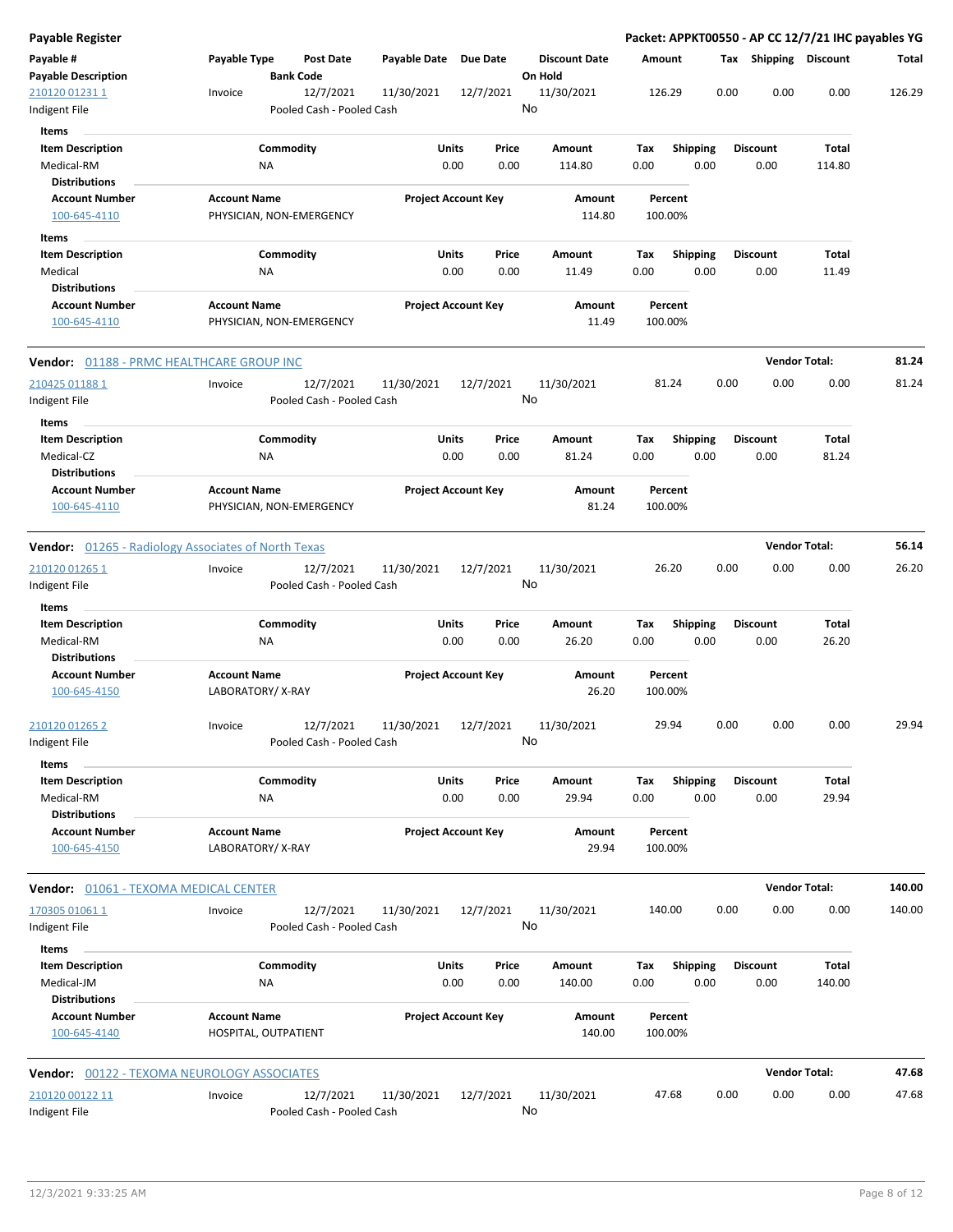| <b>Payable Register</b>                                                |                                                      |                                                      |                                |                                 | Packet: APPKT00550 - AP CC 12/7/21 IHC payables YG |                         |                        |          |
|------------------------------------------------------------------------|------------------------------------------------------|------------------------------------------------------|--------------------------------|---------------------------------|----------------------------------------------------|-------------------------|------------------------|----------|
| Payable #<br><b>Payable Description</b>                                | Payable Type<br><b>Post Date</b><br><b>Bank Code</b> | Payable Date Due Date                                |                                | <b>Discount Date</b><br>On Hold | Amount                                             | Tax Shipping Discount   |                        | Total    |
| Items<br><b>Item Description</b><br>Medical-RM<br><b>Distributions</b> | Commodity<br>NA                                      |                                                      | Units<br>Price<br>0.00<br>0.00 | Amount<br>47.68                 | <b>Shipping</b><br>Tax<br>0.00<br>0.00             | <b>Discount</b><br>0.00 | Total<br>47.68         |          |
| <b>Account Number</b><br>100-645-4110                                  | <b>Account Name</b><br>PHYSICIAN, NON-EMERGENCY      |                                                      | <b>Project Account Key</b>     | Amount<br>47.68                 | Percent<br>100.00%                                 |                         |                        |          |
| Vendor: 00467 - TEXOMACARE                                             |                                                      |                                                      |                                |                                 |                                                    |                         | <b>Vendor Total:</b>   | 81.24    |
| 210840 00467 1<br>Indigent File                                        | Invoice                                              | 12/7/2021<br>11/30/2021<br>Pooled Cash - Pooled Cash | 12/7/2021                      | 11/30/2021<br>No                | 81.24                                              | 0.00<br>0.00            | 0.00                   | 81.24    |
| Items<br><b>Item Description</b><br>Medical-JV<br><b>Distributions</b> | Commodity<br>ΝA                                      |                                                      | Units<br>Price<br>0.00<br>0.00 | Amount<br>81.24                 | <b>Shipping</b><br>Tax<br>0.00<br>0.00             | <b>Discount</b><br>0.00 | Total<br>81.24         |          |
| <b>Account Number</b><br>100-645-4110                                  | <b>Account Name</b><br>PHYSICIAN, NON-EMERGENCY      |                                                      | <b>Project Account Key</b>     | Amount<br>81.24                 | Percent<br>100.00%                                 |                         |                        |          |
| Vendor: 01177 - TMC BONHAM HOSPITAL                                    |                                                      |                                                      |                                |                                 |                                                    |                         | <b>Vendor Total:</b>   | 4,559.17 |
| 190609 01177 5<br>Indigent File                                        | Invoice                                              | 12/7/2021<br>11/30/2021<br>Pooled Cash - Pooled Cash | 12/7/2021                      | 11/30/2021<br>No                | 264.74                                             | 0.00<br>0.00            | 0.00                   | 264.74   |
| Items<br><b>Item Description</b><br>Medical-DR<br><b>Distributions</b> | Commodity<br>NA                                      |                                                      | Units<br>Price<br>0.00<br>0.00 | Amount<br>264.74                | Tax<br><b>Shipping</b><br>0.00<br>0.00             | <b>Discount</b><br>0.00 | Total<br>264.74        |          |
| <b>Account Number</b><br>100-645-4140                                  | <b>Account Name</b><br>HOSPITAL, OUTPATIENT          |                                                      | <b>Project Account Key</b>     | Amount<br>264.74                | Percent<br>100.00%                                 |                         |                        |          |
| 210637 01177 4<br>Indigent File                                        | Invoice                                              | 12/7/2021<br>11/30/2021<br>Pooled Cash - Pooled Cash | 12/7/2021                      | 11/30/2021<br>No                | 819.92                                             | 0.00<br>0.00            | 0.00                   | 819.92   |
| <b>Items</b>                                                           |                                                      |                                                      |                                |                                 |                                                    |                         |                        |          |
| <b>Item Description</b><br>Medical-BC<br><b>Distributions</b>          | Commodity<br>ΝA                                      |                                                      | Units<br>Price<br>0.00<br>0.00 | Amount<br>819.92                | <b>Shipping</b><br>Tax<br>0.00<br>0.00             | <b>Discount</b><br>0.00 | Total<br>819.92        |          |
| <b>Account Number</b><br>100-645-4140                                  | <b>Account Name</b><br>HOSPITAL, OUTPATIENT          |                                                      | <b>Project Account Key</b>     | Amount<br>819.92                | Percent<br>100.00%                                 |                         |                        |          |
| SO16086 01177 2<br>Indigent File                                       | Invoice                                              | 12/7/2021<br>11/30/2021<br>Pooled Cash - Pooled Cash | 12/7/2021                      | 11/30/2021<br>No                | 632.15                                             | 0.00<br>0.00            | 0.00                   | 632.15   |
| Items<br><b>Item Description</b><br>Medical-PP                         | Commodity<br>NA                                      |                                                      | Units<br>Price<br>0.00<br>0.00 | Amount<br>632.15                | Shipping<br>Tax<br>0.00<br>0.00                    | <b>Discount</b><br>0.00 | <b>Total</b><br>632.15 |          |
| <b>Distributions</b><br><b>Account Number</b><br>100-565-4050          | <b>Account Name</b><br>PRISONER MEDICAL              |                                                      | <b>Project Account Key</b>     | Amount<br>632.15                | Percent<br>100.00%                                 |                         |                        |          |
| SO16086 01177 3<br>Indigent File                                       | Invoice                                              | 12/7/2021<br>11/30/2021<br>Pooled Cash - Pooled Cash | 12/7/2021                      | 11/30/2021<br>No                | 499.69                                             | 0.00<br>0.00            | 0.00                   | 499.69   |
| Items                                                                  |                                                      |                                                      |                                |                                 |                                                    |                         |                        |          |
| <b>Item Description</b><br>Medical-PP<br><b>Distributions</b>          | Commodity<br>ΝA                                      |                                                      | Units<br>Price<br>0.00<br>0.00 | Amount<br>499.69                | <b>Shipping</b><br>Tax<br>0.00<br>0.00             | <b>Discount</b><br>0.00 | Total<br>499.69        |          |
| <b>Account Number</b><br>100-565-4050                                  | <b>Account Name</b><br>PRISONER MEDICAL              |                                                      | <b>Project Account Key</b>     | Amount<br>499.69                | Percent<br>100.00%                                 |                         |                        |          |
| SO24258 01177 2<br>Indigent File                                       | Invoice                                              | 12/7/2021<br>11/30/2021<br>Pooled Cash - Pooled Cash | 12/7/2021                      | 11/30/2021<br>No                | 68.64                                              | 0.00<br>0.00            | 0.00                   | 68.64    |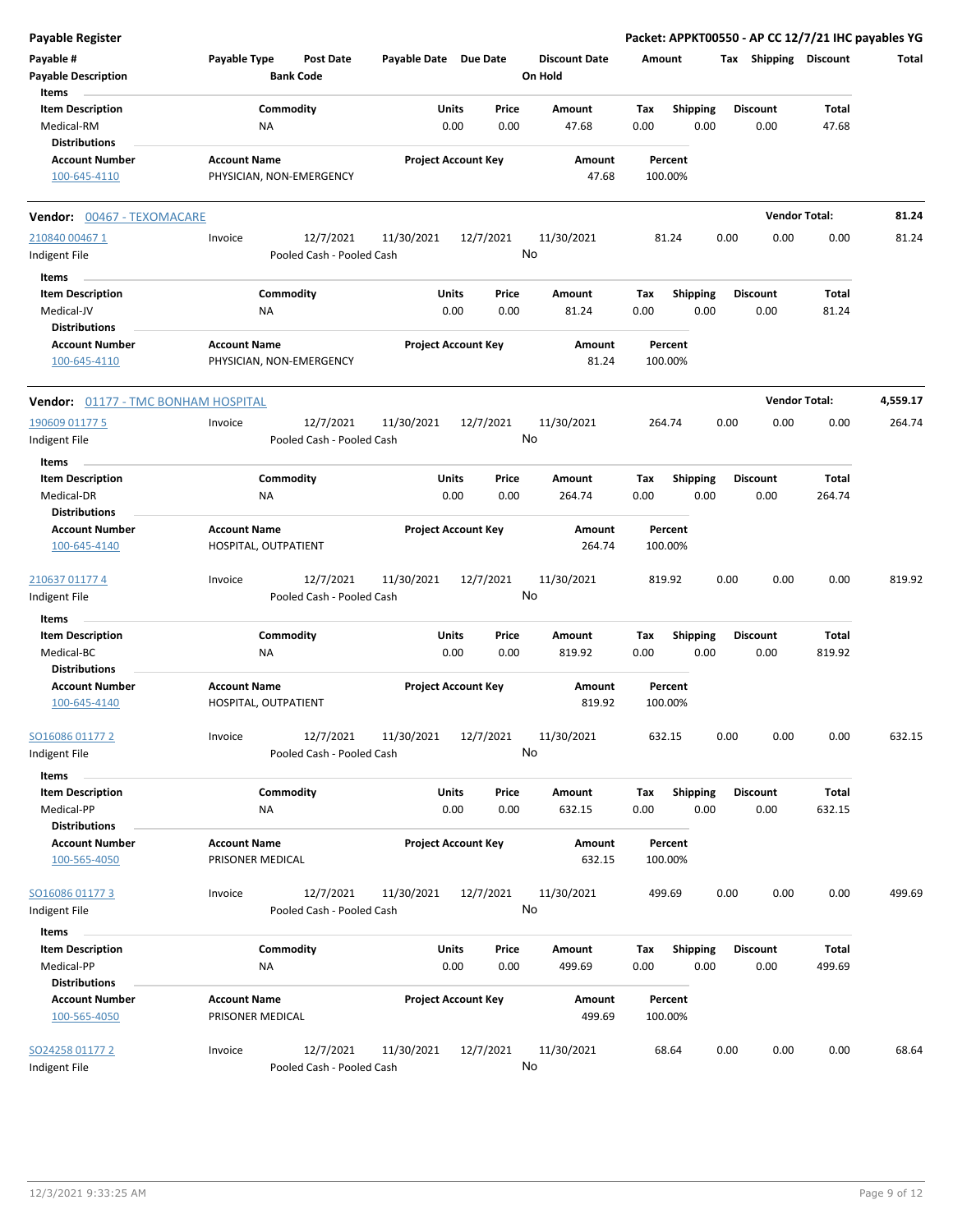|  | Payable Register |
|--|------------------|

| Payable #<br><b>Payable Description</b><br>Items                              | Payable Type<br><b>Post Date</b><br><b>Bank Code</b> |                                        | Payable Date Due Date<br>On Hold |                      | <b>Discount Date</b> | Amount             |             |                    | Tax Shipping | <b>Discount</b>         | Total                    |          |
|-------------------------------------------------------------------------------|------------------------------------------------------|----------------------------------------|----------------------------------|----------------------|----------------------|--------------------|-------------|--------------------|--------------|-------------------------|--------------------------|----------|
| <b>Item Description</b><br>Medical-JH<br><b>Distributions</b>                 | NA                                                   | Commodity                              |                                  | Units<br>0.00        | Price<br>0.00        | Amount<br>68.64    | Tax<br>0.00 | Shipping<br>0.00   |              | <b>Discount</b><br>0.00 | Total<br>68.64           |          |
| <b>Account Number</b><br>100-565-4050                                         | <b>Account Name</b><br>PRISONER MEDICAL              |                                        | <b>Project Account Key</b>       |                      |                      | Amount<br>68.64    |             | Percent<br>100.00% |              |                         |                          |          |
| SO40523 01177 1<br>Indigent File                                              | Invoice                                              | 12/7/2021<br>Pooled Cash - Pooled Cash | 11/30/2021                       | 12/7/2021            | No                   | 11/30/2021         | 2,109.93    |                    | 0.00         | 0.00                    | 0.00                     | 2,109.93 |
| Items<br><b>Item Description</b><br>Medical-JS<br><b>Distributions</b>        | <b>NA</b>                                            | Commodity                              |                                  | <b>Units</b><br>0.00 | Price<br>0.00        | Amount<br>2,109.93 | Tax<br>0.00 | Shipping<br>0.00   |              | <b>Discount</b><br>0.00 | <b>Total</b><br>2,109.93 |          |
| <b>Account Number</b><br>100-565-4050                                         | <b>Account Name</b><br>PRISONER MEDICAL              |                                        | <b>Project Account Key</b>       |                      |                      | Amount<br>2,109.93 |             | Percent<br>100.00% |              |                         |                          |          |
| SO41460 01177 1<br>Indigent File                                              | Invoice                                              | 12/7/2021<br>Pooled Cash - Pooled Cash | 11/30/2021                       | 12/7/2021            | No                   | 11/30/2021         |             | 164.10             | 0.00         | 0.00                    | 0.00                     | 164.10   |
| <b>Items</b><br><b>Item Description</b><br>Medical-AG<br><b>Distributions</b> | <b>NA</b>                                            | Commodity                              |                                  | Units<br>0.00        | Price<br>0.00        | Amount<br>164.10   | Tax<br>0.00 | Shipping<br>0.00   |              | <b>Discount</b><br>0.00 | <b>Total</b><br>164.10   |          |
| <b>Account Number</b><br>100-565-4050                                         | <b>Account Name</b><br>PRISONER MEDICAL              |                                        | <b>Project Account Key</b>       |                      |                      | Amount<br>164.10   |             | Percent<br>100.00% |              |                         |                          |          |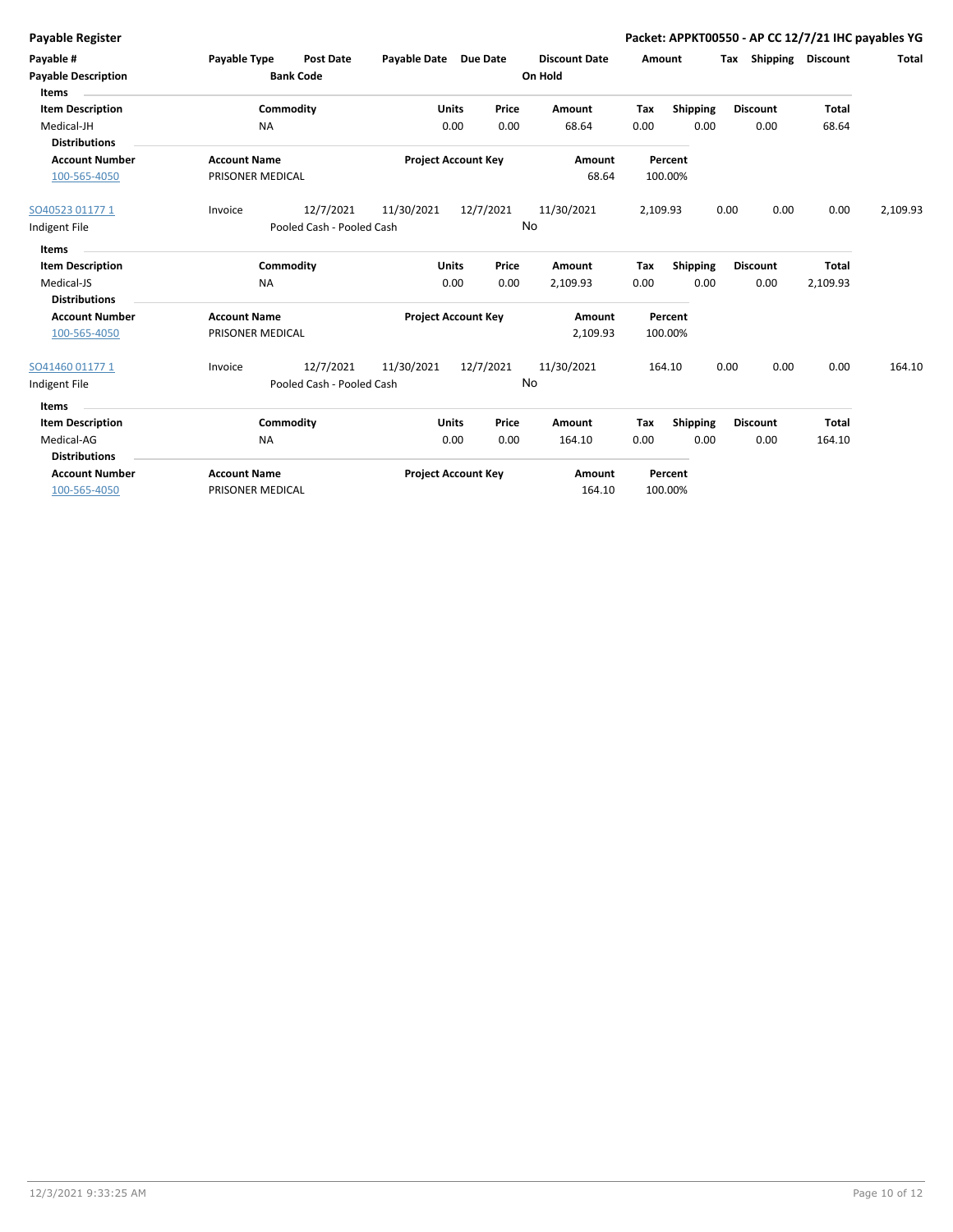## Payable Summary

| Type    | Count               | Gross    | Tax  | Shipping | <b>Discount</b> | Total    | <b>Manual Payment</b> | <b>Balance</b> |
|---------|---------------------|----------|------|----------|-----------------|----------|-----------------------|----------------|
| Invoice | 34                  | 540.48   | 0.00 | 0.00     | 0.00            | 7.540.48 | 0.00                  | 7.540.48       |
|         | <b>Grand Total:</b> | 7,540.48 | 0.00 | 0.00     | 0.00            | ',540.48 | 0.00                  | 7.540.48       |